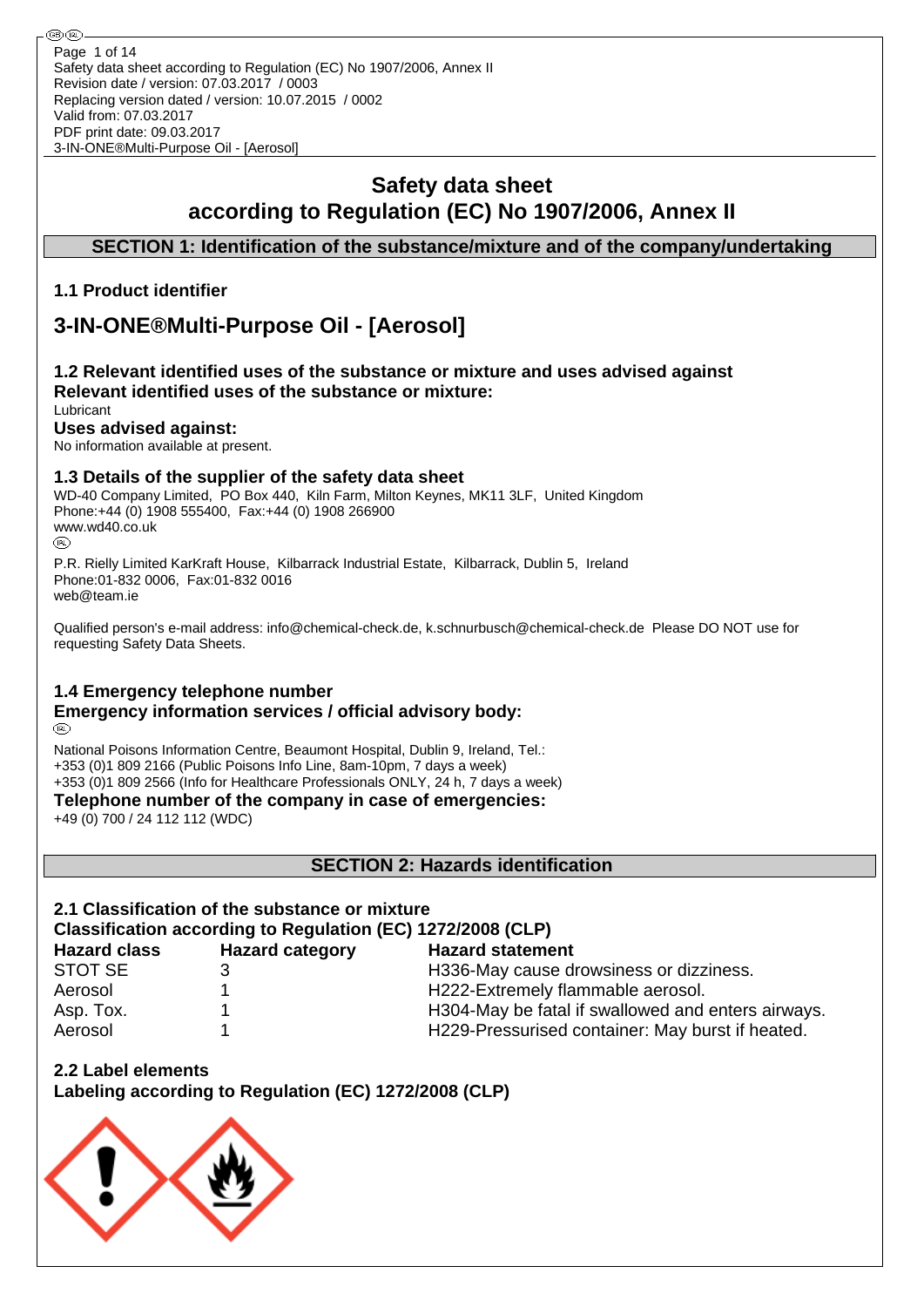Safety data sheet according to Regulation (EC) No 1907/2006, Annex II Revision date / version: 07.03.2017 / 0003 Replacing version dated / version: 10.07.2015 / 0002 Valid from: 07.03.2017 PDF print date: 09.03.2017 3-IN-ONE®Multi-Purpose Oil - [Aerosol] Page 2 of 14

## Danger

H336-May cause drowsiness or dizziness. H222-Extremely flammable aerosol. H229-Pressurised container: May burst if heated.

P101-If medical advice is needed, have product container or label at hand. P102-Keep out of reach of children. P210-Keep away from heat, hot surfaces, sparks, open flames and other ignition sources. No smoking. P211-Do not spray on an open flame or other ignition source. P251-Do not pierce or burn, even after use. P261-Avoid breathing vapours or spray. P271- Use only outdoors or in a well-ventilated area.

P312-Call a POISON CENTRE / doctor if you feel unwell.

P405-Store locked up. P410+P412-Protect from sunlight. Do not expose to temperatures exceeding 50 °C. P501-Dispose of contents / container safely.

EUH066-Repeated exposure may cause skin dryness or cracking.

Without adequate ventilation, formation of explosive mixtures may be possible. Hydrocarbons, C9-C11, n-alkanes, isoalkanes, cyclics, < 2% aromatics

## **2.3 Other hazards**

The mixture does not contain any vPvB substance (vPvB = very persistent, very bioaccumulative) or is not included under XIII of the regulation (EC) 1907/2006 (< 0,1 %).

The mixture does not contain any PBT substance (PBT = persistent, bioaccumulative, toxic) or is not included under XIII of the regulation (EC) 1907/2006 (< 0,1 %).

## **SECTION 3: Composition/information on ingredients**

Aerosol

**3.1 Substance**

#### n.a. **3.2 Mixture**

| Hydrocarbons, C9-C11, n-alkanes, isoalkanes, cyclics, < 2%  |                               |
|-------------------------------------------------------------|-------------------------------|
| aromatics                                                   |                               |
| <b>Registration number (REACH)</b>                          | 01-2119463258-33-XXXX         |
| Index                                                       | $---$                         |
| <b>EINECS, ELINCS, NLP</b>                                  | 919-857-5 (REACH-IT List-No.) |
| <b>CAS</b>                                                  | $---$                         |
| content %                                                   | 50-70                         |
| Classification according to Regulation (EC) 1272/2008 (CLP) | Flam. Lig. 3, H226            |
|                                                             | Asp. Tox. 1, H304             |
|                                                             | STOT SE 3, H336               |

| <b>Carbon dioxide</b>                                       | Substance for which an EU exposure limit value<br>applies. |
|-------------------------------------------------------------|------------------------------------------------------------|
| <b>Registration number (REACH)</b>                          | $---$                                                      |
| <b>Index</b>                                                | $---$                                                      |
| <b>EINECS, ELINCS, NLP</b>                                  | 204-696-9                                                  |
| <b>CAS</b>                                                  | 124-38-9                                                   |
| content %                                                   | $1 - 5$                                                    |
| Classification according to Regulation (EC) 1272/2008 (CLP) | $---$                                                      |

For the text of the H-phrases and classification codes (GHS/CLP), see Section 16.

The substances named in this section are given with their actual, appropriate classification!

For substances that are listed in appendix VI, table 3.1/3.2 of the regulation (EC) no. 1272/2008 (CLP regulation) this means that all notes that may be given here for the named classification have been taken into account.

If, for example, the note P is applied for a hydrocarbon then this has already been taken into account for the classification named here.

Quote: "Note P - The classification as a carcinogen or mutagen need not apply if it can be shown that the substance contains less than 0,1 % w/w benzene (EINECS No 200-753-7)."

Article 4 of the regulation (EC) no. 1272/2008 (CLP regulation) was also observed and taken into account for the classification named here.

## **SECTION 4: First aid measures**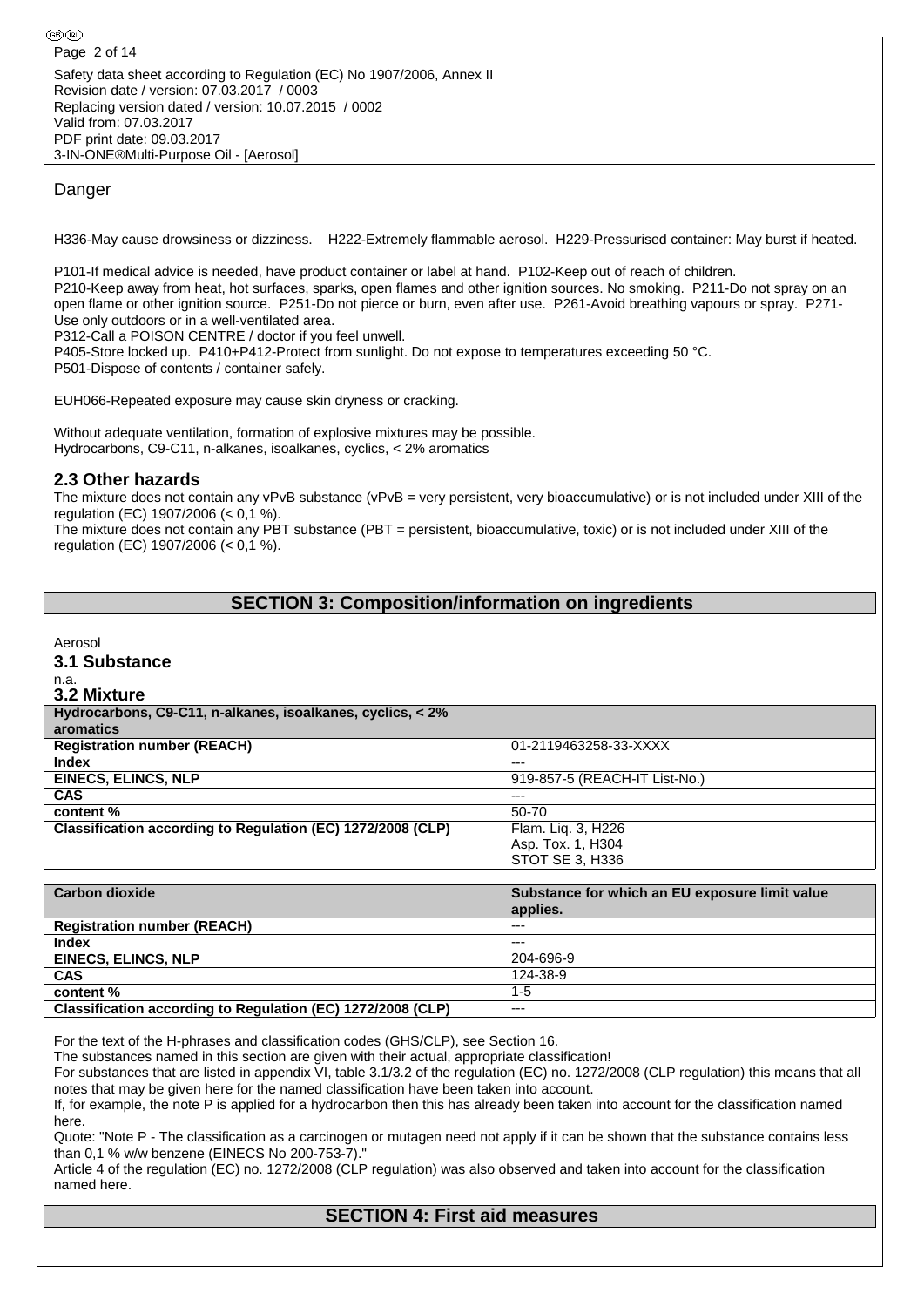Safety data sheet according to Regulation (EC) No 1907/2006, Annex II Revision date / version: 07.03.2017 / 0003 Replacing version dated / version: 10.07.2015 / 0002 Valid from: 07.03.2017 PDF print date: 09.03.2017 3-IN-ONE®Multi-Purpose Oil - [Aerosol] Page 3 of 14

# **4.1 Description of first aid measures**

## **Inhalation**

Remove person from danger area. Supply person with fresh air and consult doctor according to symptoms. If the person is unconscious, place in a stable side position and consult a doctor. Respiratory arrest - Artificial respiration apparatus necessary.

### **Skin contact**

Remove polluted, soaked clothing immediately, wash thoroughly with plenty of water and soap, in case of irritation of the skin (flare), consult a doctor.

### **Eye contact**

Remove contact lenses.

Wash thoroughly for several minutes using copious water. Seek medical help if necessary.

### **Ingestion**

Typically no exposure pathway. Rinse the mouth thoroughly with water. Do not induce vomiting - give copious water to drink. Consult doctor immediately. Danger of aspiration In case of vomiting, keep head low so that the stomach content does not reach the lungs.

Immediate admittance to a hospital.

## **4.2 Most important symptoms and effects, both acute and delayed**

If applicable delayed symptoms and effects can be found in section 11 and the absorption route in section 4.1. The following may occur: Irritation of the eyes Drying of the skin. Dermatitis (skin inflammation) At high concentrations: Irritation of the respiratory tract **Coughing Dizziness** Headaches Effect on the central nervous system Coordination disorders Unconsciousness Ingestion: **Headaches** Nausea Vomiting Danger of aspiration Oedema of the lungs Chemical pneumonitis (condition similar to pneumonia) Other dangerous properties cannot be ruled out. In certain cases, the symptoms of poisoning may only appear after an extended period / after several hours. **4.3 Indication of any immediate medical attention and special treatment needed**

#### n.c.

## **SECTION 5: Firefighting measures**

**5.1 Extinguishing media Suitable extinguishing media** C<sub>O2</sub> Dry extinguisher Water jet spray Alcohol resistant foam **Unsuitable extinguishing media** High volume water jet **5.2 Special hazards arising from the substance or mixture** In case of fire the following can develop: Oxides of carbon Oxides of nitrogen Toxic pyrolysis products. Danger of bursting (explosion) when heated Explosive vapour/air mixture **5.3 Advice for firefighters**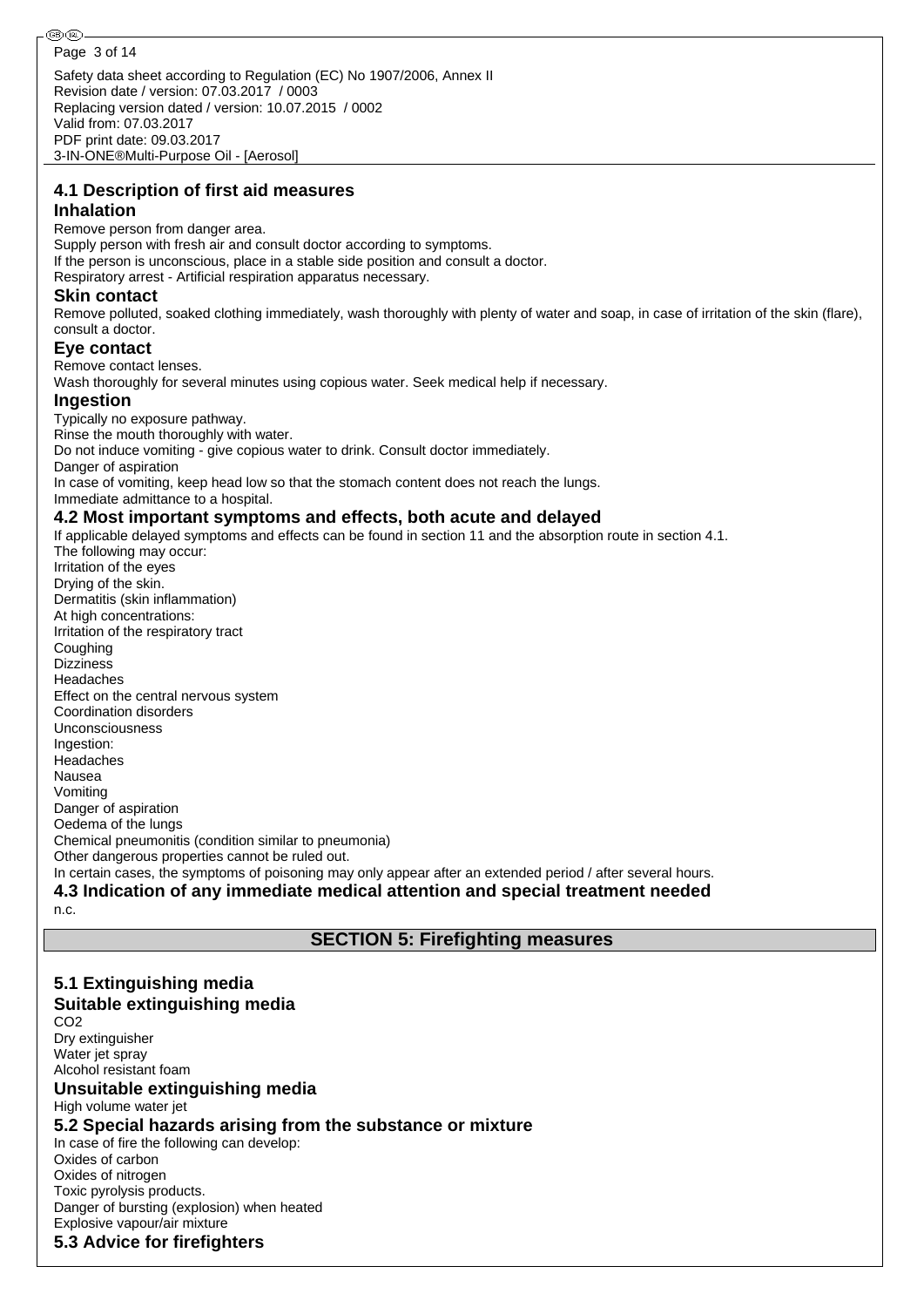In case of fire and/or explosion do not breathe fumes. Protective respirator with independent air supply. According to size of fire Full protection, if necessary. Cool container at risk with water. Dispose of contaminated extinction water according to official regulations.

## **SECTION 6: Accidental release measures**

## **6.1 Personal precautions, protective equipment and emergency procedures**

Remove possible causes of ignition - do not smoke.

Ensure sufficient supply of air.

**®** (බ

Avoid contact with eyes or skin.

If applicable, caution - risk of slipping.

## **6.2 Environmental precautions**

Prevent surface and ground-water infiltration, as well as ground penetration.

Prevent penetration into drains, cellars, working pits or other places in which accumulation could be hazardous. If accidental entry into drainage system occurs, inform responsible authorities.

### **6.3 Methods and material for containment and cleaning up**

If spray or gas escapes, ensure ample fresh air is available.

Without adequate ventilation, formation of explosive mixtures may be possible. Active substance:

Soak up with absorbent material (e.g. universal binding agent, sand, diatomaceous earth) and dispose of according to Section 13.

### **6.4 Reference to other sections**

For personal protective equipment see Section 8 and for disposal instructions see Section 13.

## **SECTION 7: Handling and storage**

In addition to information given in this section, relevant information can also be found in section 8 and 6.1.

## **7.1 Precautions for safe handling**

**7.1.1 General recommendations**

Ensure good ventilation.

Avoid inhalation of the vapours.

Keep away from sources of ignition - Do not smoke.

Take measures against electrostatic charging, if appropriate.

Do not use on hot surfaces.

Avoid contact with eyes or skin.

Eating, drinking, smoking, as well as food-storage, is prohibited in work-room.

Observe directions on label and instructions for use.

Use working methods according to operating instructions.

## **7.1.2 Notes on general hygiene measures at the workplace**

General hygiene measures for the handling of chemicals are applicable.

Wash hands before breaks and at end of work.

Keep away from food, drink and animal feedingstuffs.

Remove contaminated clothing and protective equipment before entering areas in which food is consumed.

#### **7.2 Conditions for safe storage, including any incompatibilities**

Keep out of access to unauthorised individuals.

Store product closed and only in original packing.

Not to be stored in gangways or stair wells.

Do not store with oxidizing agents.

Observe special regulations for aerosols! Observe special storage conditions.

Keep protected from direct sunlight and temperatures over 50°C.

Store in a well ventilated place.

## **7.3 Specific end use(s)**

No information available at present.

## **SECTION 8: Exposure controls/personal protection**

## **8.1 Control parameters**

Workplace exposure limit (WEL) of the total hydrocarbon solvent content of the mixture (RCP method according to EH40): 800 mg/m3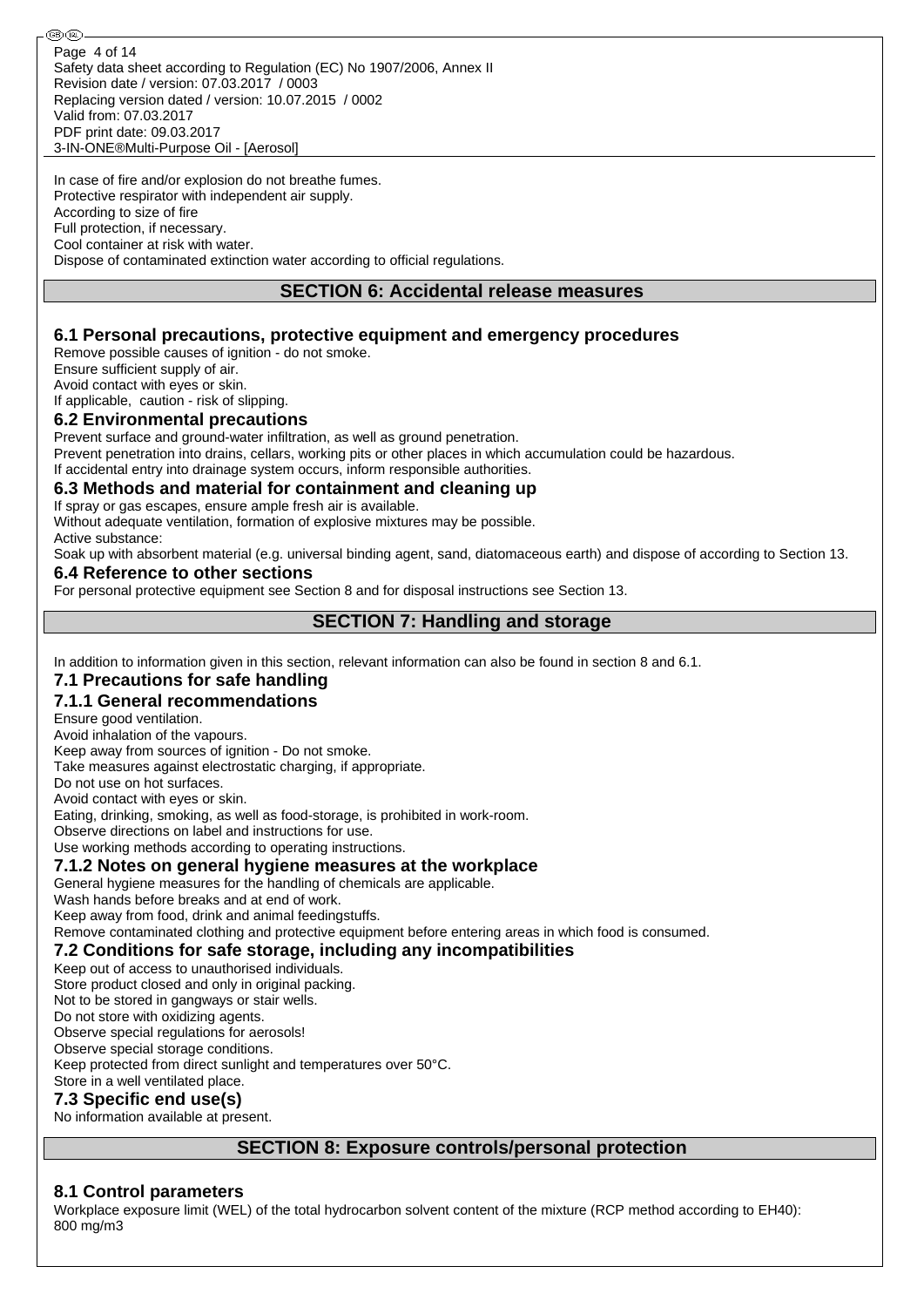3-IN-ONE®Multi-Purpose Oil - [Aerosol]

| ⊛<br><b>Chemical Name</b>                                                      |                          | Hydrocarbons, C9-C11, n-alkanes, isoalkanes, cyclics, < 2% aromatics                                                 |                                     |                | Content %:50-<br>70 |  |  |
|--------------------------------------------------------------------------------|--------------------------|----------------------------------------------------------------------------------------------------------------------|-------------------------------------|----------------|---------------------|--|--|
| WEL-TWA: 800 mg/m3                                                             |                          | WEL-STEL:                                                                                                            |                                     | $---$          |                     |  |  |
| Monitoring procedures:                                                         |                          | Draeger - Hydrocarbons 2/a (81 03 581)<br>Draeger - Hydrocarbons 0,1%/c (81 03 571)<br>Compur - KITA-187 S (551 174) |                                     |                |                     |  |  |
| BMGV:<br>$\overline{a}$                                                        |                          |                                                                                                                      | Other information:<br>method, EH40) |                | (WEL acc. to RCP-   |  |  |
| ⅏<br><b>Chemical Name</b>                                                      |                          | Hydrocarbons, C9-C11, n-alkanes, isoalkanes, cyclics, < 2% aromatics                                                 |                                     |                | Content %:50-<br>70 |  |  |
| OELV-8h: 100 ppm (573 mg/m3) (White Spirit)                                    |                          | OELV-15min: 125 ppm (720 mg/m3) (White<br>Spirit)                                                                    |                                     | ---            |                     |  |  |
| Monitoring procedures:                                                         |                          | Draeger - Hydrocarbons 2/a (81 03 581)<br>Draeger - Hydrocarbons 0,1%/c (81 03 571)<br>Compur - KITA-187 S (551 174) |                                     |                |                     |  |  |
| BLV:<br>$\overline{\phantom{a}}$                                               |                          |                                                                                                                      | Other information:                  | ---            |                     |  |  |
| <sup>®</sup> Chemical Name                                                     | Carbon dioxide           |                                                                                                                      |                                     |                | Content %:1-5       |  |  |
| WEL-TWA: 5000 ppm (9150 mg/m3) (WEL),<br>5000 ppm (9000 mg/m3) (EU)            |                          | WEL-STEL:                                                                                                            | 15000 ppm (27400 mg/m3) (WEL)       | $---$          |                     |  |  |
| Monitoring procedures:                                                         |                          | Compur - KITA-126 B (549 475)                                                                                        |                                     |                |                     |  |  |
|                                                                                |                          | Compur - KITA-126 SA (549 467)                                                                                       |                                     |                |                     |  |  |
|                                                                                |                          | Compur - KITA-126 SB (548 816)<br>Compur - KITA-126 SF (549 491)                                                     |                                     |                |                     |  |  |
|                                                                                |                          | Compur - KITA-126 SG (550 210)                                                                                       |                                     |                |                     |  |  |
|                                                                                |                          | Compur - KITA-126 SH (549 509)                                                                                       |                                     |                |                     |  |  |
|                                                                                |                          | Compur - KITA-126 UH (549 517)                                                                                       |                                     |                |                     |  |  |
|                                                                                |                          | Draeger - Carbon Dioxide 100/a (81 01 811)                                                                           |                                     |                |                     |  |  |
|                                                                                |                          | Draeger - Carbon Dioxide 0,1%/a (CH 23 501)                                                                          |                                     |                |                     |  |  |
|                                                                                |                          | Draeger - Carbon Dioxide 0,5%/a (CH 31 401)<br>Draeger - Carbon Dioxide 1%/a (CH 25 101)                             |                                     |                |                     |  |  |
|                                                                                |                          | Draeger - Carbon Dioxide 5%/A (CH 20 301)                                                                            |                                     |                |                     |  |  |
|                                                                                |                          | OSHA ID-172 (Carbon dioxide in workplace atmospheres) - 1990                                                         |                                     |                |                     |  |  |
|                                                                                |                          | NIOSH 6603 (Carbon dioxide) - 1994                                                                                   |                                     |                |                     |  |  |
| BMGV:<br>---                                                                   |                          |                                                                                                                      | Other information:                  | $---$          |                     |  |  |
| <sup>49</sup> Chemical Name                                                    | Carbon dioxide           |                                                                                                                      |                                     |                | Content %:1-5       |  |  |
| OELV-8h: 5000 ppm (9000 mg/m3) (OELV-8h,<br>EC)                                |                          | OELV-15min:<br>15min)                                                                                                | 15000ppm (27000 mg/m3) (OELV-       | $---$          |                     |  |  |
| Monitoring procedures:                                                         |                          | Compur - KITA-126 B (549 475)<br>Compur - KITA-126 SA (549 467)                                                      |                                     |                |                     |  |  |
|                                                                                |                          | Compur - KITA-126 SB (548 816)                                                                                       |                                     |                |                     |  |  |
|                                                                                |                          | Compur - KITA-126 SF (549 491)                                                                                       |                                     |                |                     |  |  |
|                                                                                |                          | Compur - KITA-126 SG (550 210)                                                                                       |                                     |                |                     |  |  |
|                                                                                |                          | Compur - KITA-126 SH (549 509)                                                                                       |                                     |                |                     |  |  |
|                                                                                |                          | Compur - KITA-126 UH (549 517)<br>Draeger - Carbon Dioxide 100/a (81 01 811)                                         |                                     |                |                     |  |  |
|                                                                                |                          | Draeger - Carbon Dioxide 0,1%/a (CH 23 501)                                                                          |                                     |                |                     |  |  |
|                                                                                |                          | Draeger - Carbon Dioxide 0,5%/a (CH 31 401)                                                                          |                                     |                |                     |  |  |
|                                                                                |                          | Draeger - Carbon Dioxide 1%/a (CH 25 101)                                                                            |                                     |                |                     |  |  |
|                                                                                |                          | Draeger - Carbon Dioxide 5%/A (CH 20 301)                                                                            |                                     |                |                     |  |  |
|                                                                                |                          | OSHA ID-172 (Carbon dioxide in workplace atmospheres) - 1990<br>NIOSH 6603 (Carbon dioxide) - 1994                   |                                     |                |                     |  |  |
| BLV:<br>$\overline{a}$                                                         |                          |                                                                                                                      | Other information:                  | <b>IOELV</b>   |                     |  |  |
| <sup>5</sup> Chemical Name                                                     |                          |                                                                                                                      |                                     |                | Content %:          |  |  |
| WEL-TWA: 5 mg/m3 (ACGIH)                                                       | Oil mist, mineral        | WEL-STEL: 10 mg/m3 (ACGIH)                                                                                           |                                     | ---            |                     |  |  |
| Monitoring procedures:                                                         |                          | Draeger - Oil 10/a-P (67 28 371)                                                                                     |                                     |                |                     |  |  |
|                                                                                |                          | Draeger - Oil Mist 1/a (67 33 031)                                                                                   |                                     |                |                     |  |  |
| BMGV:<br>$\overline{\phantom{a}}$                                              |                          |                                                                                                                      | Other information:                  | $\overline{a}$ |                     |  |  |
| (RL)<br><b>Chemical Name</b>                                                   | Oil mist, mineral        |                                                                                                                      |                                     |                | Content %:          |  |  |
| OELV-8h: 5 mg/m3 (Mineral oil, pure, highly &<br>severely refined (inhalable)) |                          | OELV-15min:                                                                                                          |                                     | ---            |                     |  |  |
| Monitoring procedures:                                                         | $\overline{\phantom{a}}$ | Draeger - Oil 10/a-P (67 28 371)                                                                                     |                                     |                |                     |  |  |
| BLV:<br>$\sim$ $\sim$                                                          |                          | Draeger - Oil Mist 1/a (67 33 031)                                                                                   | Other information:                  | ---            |                     |  |  |
|                                                                                |                          |                                                                                                                      |                                     |                |                     |  |  |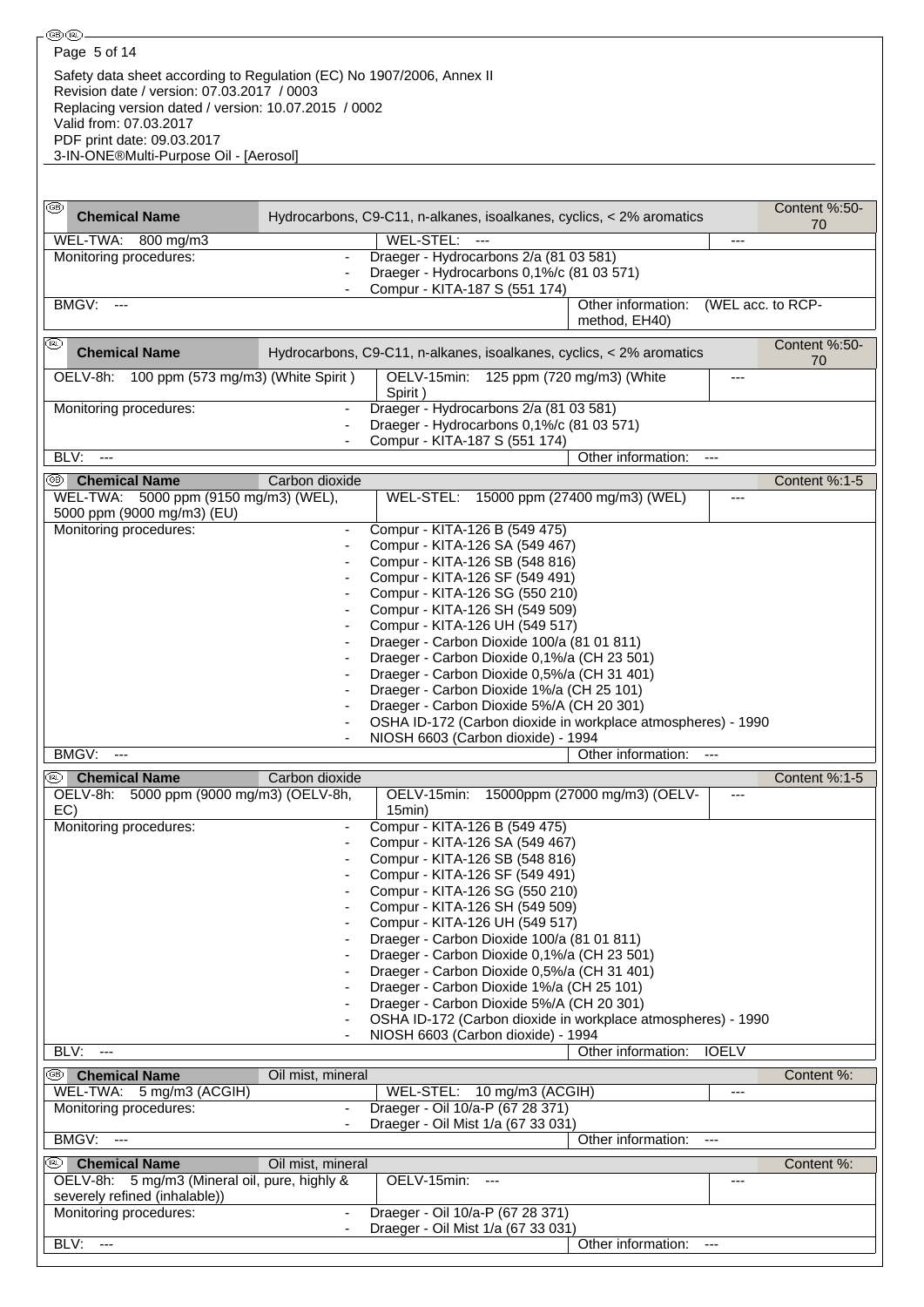WEL-TWA = Workplace Exposure Limit - Long-term exposure limit (8-hour TWA (= time weighted average) reference period) EH40. AGW = "Arbeitsplatzgrenzwert" (workplace limit value, Germany). | WEL-STEL = Workplace Exposure Limit - Short-term exposure limit (15-minute reference period). | BMGV = Biological monitoring guidance value EH40. BGW = "Biologischer Grenzwert" (biological limit value, Germany) | Other information: Sen = Capable of causing occupational asthma. Sk = Can be absorbed through skin. Carc = Capable of causing cancer and/or heritable genetic damage.

\*\* = The exposure limit for this substance is repealed through the TRGS 900 (Germany) of January 2006 with the goal of revision.

 $\circledR$  OELV-8h = Occupational Exposure Limit Value (8-hour reference period). (IFV) = Inhalable Fraction and Vapour. (I) = Inhalable Fraction. (R) = Respirable Fraction. | OELV-15min = Occupational Exposure Limit Value (15-minute reference period). (IFV) = Inhalable Fraction and Vapour. (I) = Inhalable Fraction. (R) = Respirable Fraction. | BLV = Biological limit value | Other information: Carc1A, Carc1B = carcinogenic substance, Cat. 1A or 1B. Muta1A, Muta1B = mutagenic substance, Cat. 1A or 1B. Repr1A, Repr1B  $=$  Substances known to be toxic for reproduction, Cat. 1A or 1B. Sk = can be absorbed through skin. Asphx = asphyxiant. Sen = Respiratory sensitizer. BOELV = Binding Occupational Exposure Limit Values. IOELV = Indicative Occupational Exposure Limit Values.

| Hydrocarbons, C9-C11, n-alkanes, isoalkanes, cyclics, < 2% aromatics |                    |                                |                  |       |                 |             |  |  |  |
|----------------------------------------------------------------------|--------------------|--------------------------------|------------------|-------|-----------------|-------------|--|--|--|
| Area of application                                                  | Exposure route /   | <b>Effect on health</b>        | <b>Descripto</b> | Value | <b>Unit</b>     | <b>Note</b> |  |  |  |
|                                                                      | Environmental      |                                |                  |       |                 |             |  |  |  |
|                                                                      | compartment        |                                |                  |       |                 |             |  |  |  |
| Consumer                                                             | Human - oral       | Long term, systemic<br>effects | <b>DNEL</b>      | 300   | mg/kg<br>bw/day |             |  |  |  |
| Consumer                                                             | Human - dermal     | Long term, systemic<br>effects | <b>DNEL</b>      | 300   | mg/kg<br>bw/dav |             |  |  |  |
| Consumer                                                             | Human - inhalation | Long term, systemic<br>effects | <b>DNEL</b>      | 900   | mg/m3           |             |  |  |  |
| Workers / employees                                                  | Human - dermal     | Long term, systemic<br>effects | <b>DNEL</b>      | 300   | mg/kg<br>bw/dav |             |  |  |  |
| Workers / employees                                                  | Human - inhalation | Long term, systemic<br>effects | <b>DNEL</b>      | 1500  | mg/m3           |             |  |  |  |

## **8.2 Exposure controls 8.2.1 Appropriate engineering controls**

Ensure good ventilation. This can be achieved by local suction or general air extraction.

If this is insufficient to maintain the concentration under the WEL or AGW values, suitable breathing protection should be worn. Applies only if maximum permissible exposure values are listed here.

Suitable assessment methods for reviewing the effectiveness of protection measures adopted include metrological and non-

metrological investigative techniques. These are specified by e.g. EN 14042.

EN 14042 "Workplace atmospheres. Guide for the application and use of procedures for the assessment of exposure to chemical and biological agents".

## **8.2.2 Individual protection measures, such as personal protective equipment**

General hygiene measures for the handling of chemicals are applicable.

Wash hands before breaks and at end of work.

Keep away from food, drink and animal feedingstuffs.

Remove contaminated clothing and protective equipment before entering areas in which food is consumed.

Eye/face protection: Tight fitting protective goggles with side protection (EN 166).

Skin protection - Hand protection: Chemical resistant protective gloves (EN 374). If applicable Protective Neoprene® / polychloroprene gloves (EN 374). Protective nitrile gloves (EN 374) Minimum layer thickness in mm: 0,4 Permeation time (penetration time) in minutes:  $> 480$ The breakthrough times determined in accordance with EN 374 Part 3 were not obtained under practical conditions. The recommended maximum wearing time is 50% of breakthrough time. Protective PVC gloves (EN 374) Protective hand cream recommended.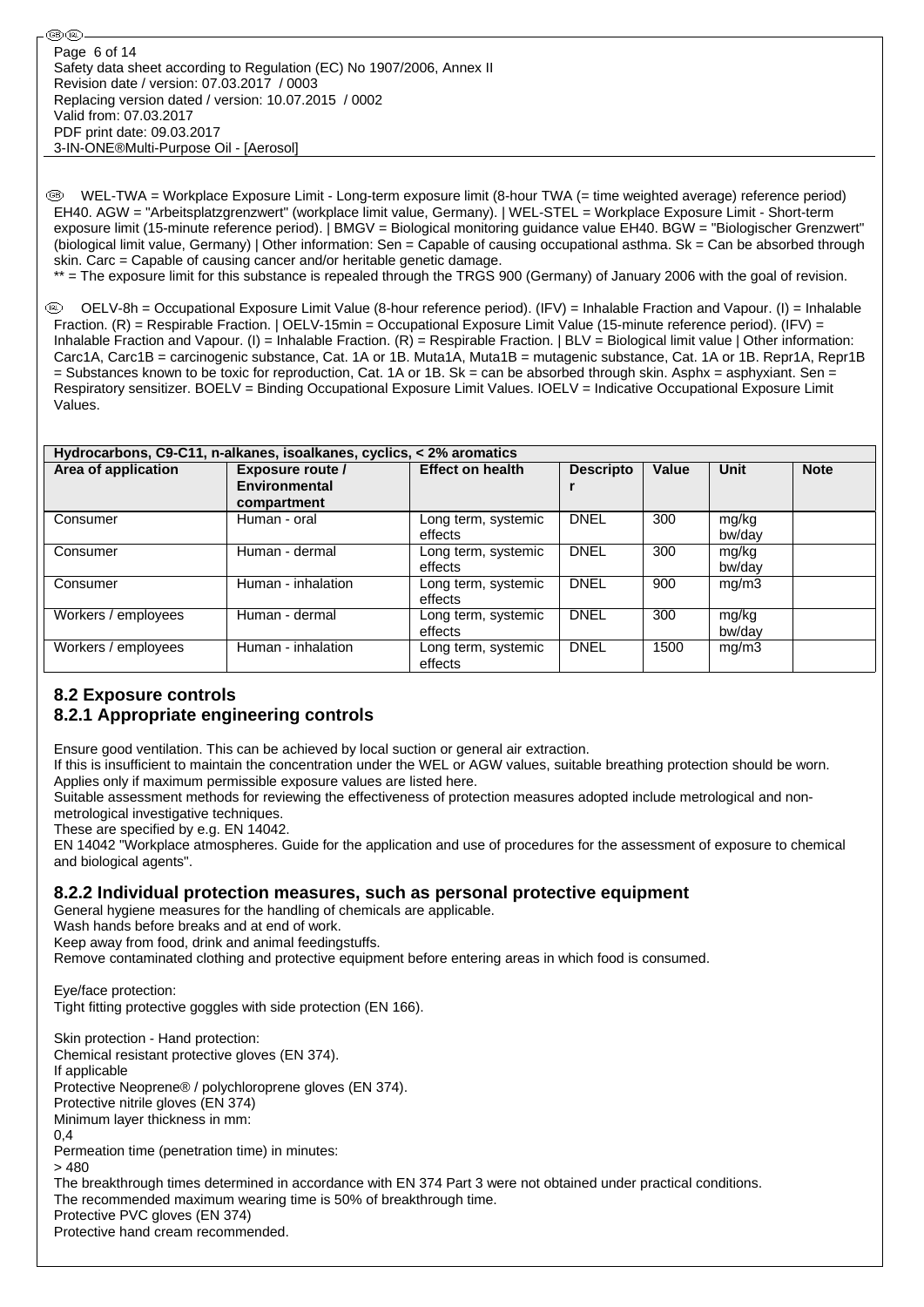௵௵ Page 7 of 14Safety data sheet according to Regulation (EC) No 1907/2006, Annex II Revision date / version: 07.03.2017 / 0003 Replacing version dated / version: 10.07.2015 / 0002 Valid from: 07.03.2017 PDF print date: 09.03.2017 3-IN-ONE®Multi-Purpose Oil - [Aerosol]

Skin protection - Other: Protective working garments (e.g. safety shoes EN ISO 20345, long-sleeved protective working garments).

Respiratory protection: Normally not necessary. If OES or MEL is exceeded. Filter A2 P2 (EN 14387), code colour brown, white At high concentrations: Respiratory protection appliance (insulation device) (e.g. EN 137 or EN 138) Observe wearing time limitations for respiratory protection equipment.

Thermal hazards: Not applicable

Additional information on hand protection - No tests have been performed.

In the case of mixtures, the selection has been made according to the knowledge available and the information about the contents. Selection of materials derived from glove manufacturer's indications.

Final selection of glove material must be made taking the breakthrough times, permeation rates and degradation into account. Selection of a suitable glove depends not only on the material but also on other quality characteristics and varies from manufacturer to manufacturer.

In the case of mixtures, the resistance of glove materials cannot be predicted and must therefore be tested before use. The exact breakthrough time of the glove material can be requested from the protective glove manufacturer and must be observed.

## **8.2.3 Environmental exposure controls**

No information available at present.

## **SECTION 9: Physical and chemical properties**

## **9.1 Information on basic physical and chemical properties**

| Physical state:                          | Aerosol. Active substance: liquid.                              |
|------------------------------------------|-----------------------------------------------------------------|
| Colour:                                  | Colourless                                                      |
| Odour:                                   | Characteristic                                                  |
| Odour threshold:                         | Not determined                                                  |
| pH-value:                                | n.a.                                                            |
| Melting point/freezing point:            | Not determined                                                  |
| Initial boiling point and boiling range: | n.a.                                                            |
| Flash point:                             | n.a.                                                            |
| Evaporation rate:                        | Not determined                                                  |
| Flammability (solid, gas):               | Not determined                                                  |
| Lower explosive limit:                   | 0,6 Vol-% (Naphtha (petroleum), hydrotreated heavy)             |
| Upper explosive limit:                   | 8 Vol-% (Naphtha (petroleum), hydrotreated heavy)               |
| Vapour pressure:                         | Not determined                                                  |
| Vapour density (air $= 1$ ):             | Not determined                                                  |
| Density:                                 | Not determined                                                  |
| Bulk density:                            | Not determined                                                  |
| Solubility(ies):                         | Not determined                                                  |
| Water solubility:                        | Insoluble                                                       |
| Partition coefficient (n-octanol/water): | Not determined                                                  |
| Auto-ignition temperature:               | Not determined                                                  |
| Decomposition temperature:               | Not determined                                                  |
| Viscosity:                               | Not determined                                                  |
| Explosive properties:                    | Product is not explosive. Possible build up of explosive/highly |
|                                          | flammable vapour/air mixture.                                   |
| Oxidising properties:                    | <b>No</b>                                                       |
| 9.2 Other information                    |                                                                 |
| Miscibility:                             | Not determined                                                  |
| Fat solubility / solvent:                | Not determined                                                  |
| Conductivity:                            | Not determined                                                  |
| Surface tension:                         | Not determined                                                  |
| Solvents content:                        | Not determined                                                  |

## **SECTION 10: Stability and reactivity**

## **10.1 Reactivity**

The product has not been tested.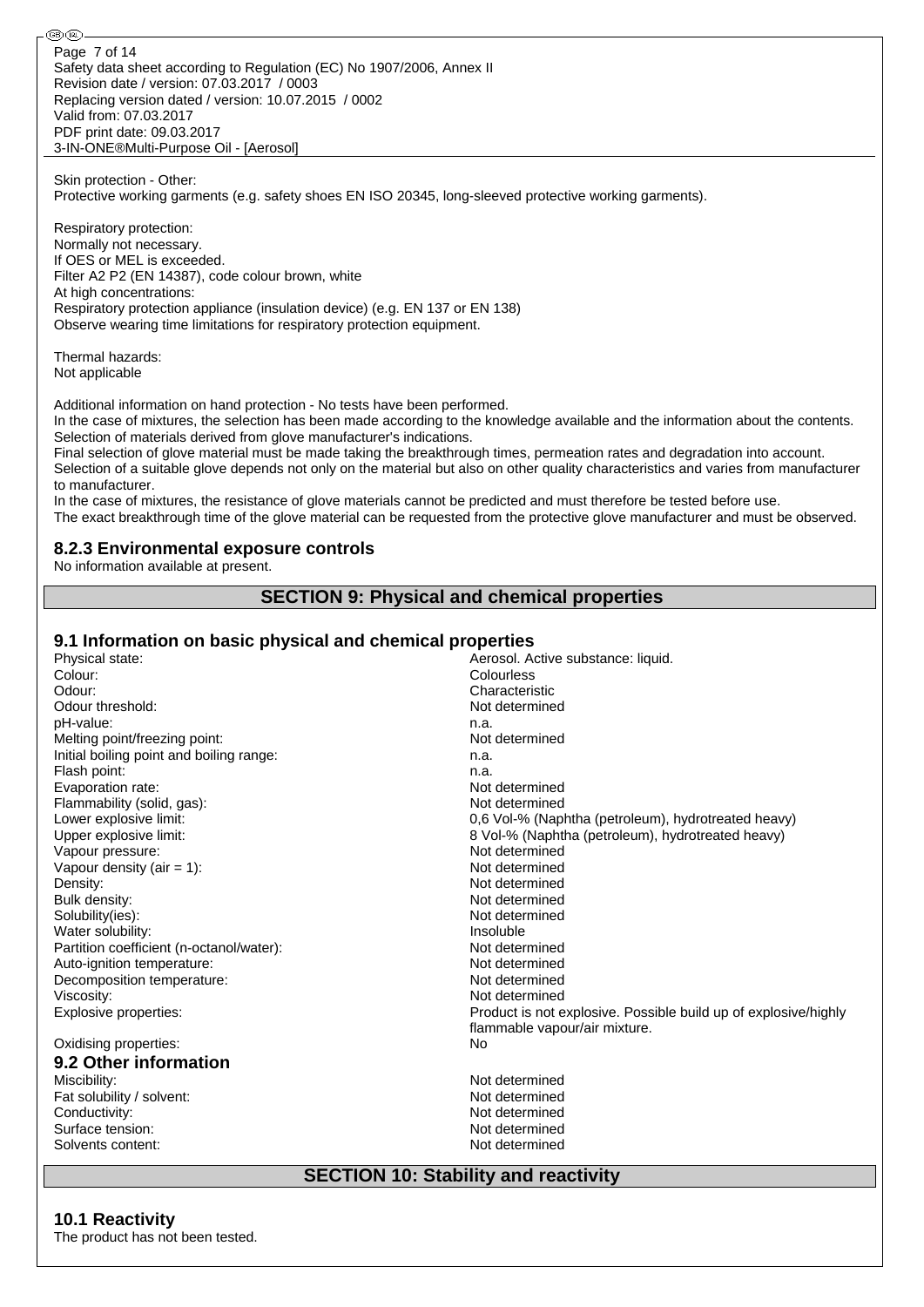Safety data sheet according to Regulation (EC) No 1907/2006, Annex II Revision date / version: 07.03.2017 / 0003 Replacing version dated / version: 10.07.2015 / 0002 Valid from: 07.03.2017 PDF print date: 09.03.2017 Page 8 of 14

3-IN-ONE®Multi-Purpose Oil - [Aerosol]

## **10.2 Chemical stability**

Stable with proper storage and handling.

## **10.3 Possibility of hazardous reactions**

#### No dangerous reactions are known. **10.4 Conditions to avoid**

# See also section 7.

Heating, open flame, ignition sources Pressure increase will result in danger of bursting.

#### **10.5 Incompatible materials** See also section 7.

Avoid contact with strong oxidizing agents.

### **10.6 Hazardous decomposition products**

See also section 5.2

No decomposition when used as directed.

## **SECTION 11: Toxicological information**

### **11.1 Information on toxicological effects**

Possibly more information on health effects, see Section 2.1 (classification).

| 3-IN-ONE®Multi-Purpose Oil - [Aerosol] |                 |       |             |          |                    |                |  |
|----------------------------------------|-----------------|-------|-------------|----------|--------------------|----------------|--|
| <b>Toxicity / effect</b>               | <b>Endpoint</b> | Value | <b>Unit</b> | Organism | <b>Test method</b> | <b>Notes</b>   |  |
| Acute toxicity, by oral route:         |                 |       |             |          |                    | n.d.a.         |  |
| Acute toxicity, by dermal              |                 |       |             |          |                    | n.d.a.         |  |
| route:                                 |                 |       |             |          |                    |                |  |
| Acute toxicity, by inhalation:         |                 |       |             |          |                    | n.d.a.         |  |
| Skin corrosion/irritation:             |                 |       |             |          |                    | n.d.a.         |  |
| Serious eye                            |                 |       |             |          |                    | n.d.a.         |  |
| damage/irritation:                     |                 |       |             |          |                    |                |  |
| Respiratory or skin                    |                 |       |             |          |                    | n.d.a.         |  |
| sensitisation:                         |                 |       |             |          |                    |                |  |
| Germ cell mutagenicity:                |                 |       |             |          |                    | n.d.a.         |  |
| Carcinogenicity:                       |                 |       |             |          |                    | n.d.a.         |  |
| Reproductive toxicity:                 |                 |       |             |          |                    | n.d.a.         |  |
| Specific target organ toxicity -       |                 |       |             |          |                    | n.d.a.         |  |
| single exposure (STOT-SE):             |                 |       |             |          |                    |                |  |
| Specific target organ toxicity -       |                 |       |             |          |                    | n.d.a.         |  |
| repeated exposure (STOT-               |                 |       |             |          |                    |                |  |
| RE):                                   |                 |       |             |          |                    |                |  |
| Aspiration hazard:                     |                 |       |             |          |                    | n.d.a.         |  |
| Symptoms:                              |                 |       |             |          |                    | n.d.a.         |  |
| Other information:                     |                 |       |             |          |                    | Classification |  |
|                                        |                 |       |             |          |                    | according to   |  |
|                                        |                 |       |             |          |                    | calculation    |  |
|                                        |                 |       |             |          |                    | procedure.     |  |

| Hydrocarbons, C9-C11, n-alkanes, isoalkanes, cyclics, < 2% aromatics |             |       |         |            |                       |               |  |  |  |
|----------------------------------------------------------------------|-------------|-------|---------|------------|-----------------------|---------------|--|--|--|
| <b>Toxicity / effect</b>                                             | Endpoint    | Value | Unit    | Organism   | <b>Test method</b>    | <b>Notes</b>  |  |  |  |
| Acute toxicity, by oral route:                                       | LD50        | >5000 | mg/kg   | Rat        | OECD 401 (Acute       |               |  |  |  |
|                                                                      |             |       |         |            | Oral Toxicity)        |               |  |  |  |
| Acute toxicity, by dermal                                            | LD50        | >5000 | mg/kg   | Rabbit     | OECD 402 (Acute       |               |  |  |  |
| route:                                                               |             |       |         |            | Dermal Toxicity)      |               |  |  |  |
| Acute toxicity, by inhalation:                                       | <b>LC50</b> | >5000 | mg/m3/8 | Rat        | OECD 403 (Acute       |               |  |  |  |
|                                                                      |             |       | h       |            | Inhalation Toxicity)  |               |  |  |  |
| Skin corrosion/irritation:                                           |             |       |         | Rabbit     | OECD 404 (Acute       | Not irritant, |  |  |  |
|                                                                      |             |       |         |            | Dermal                | Repeated      |  |  |  |
|                                                                      |             |       |         |            | Irritation/Corrosion) | exposure may  |  |  |  |
|                                                                      |             |       |         |            |                       | cause skin    |  |  |  |
|                                                                      |             |       |         |            |                       | dryness or    |  |  |  |
|                                                                      |             |       |         |            |                       | cracking.     |  |  |  |
| Serious eye                                                          |             |       |         | Rabbit     | OECD 405 (Acute       | Not irritant  |  |  |  |
| damage/irritation:                                                   |             |       |         |            | Eye                   |               |  |  |  |
|                                                                      |             |       |         |            | Irritation/Corrosion) |               |  |  |  |
| Respiratory or skin                                                  |             |       |         | Guinea pig | OECD 406 (Skin        | No (skin      |  |  |  |
| sensitisation:                                                       |             |       |         |            | Sensitisation)        | contact)      |  |  |  |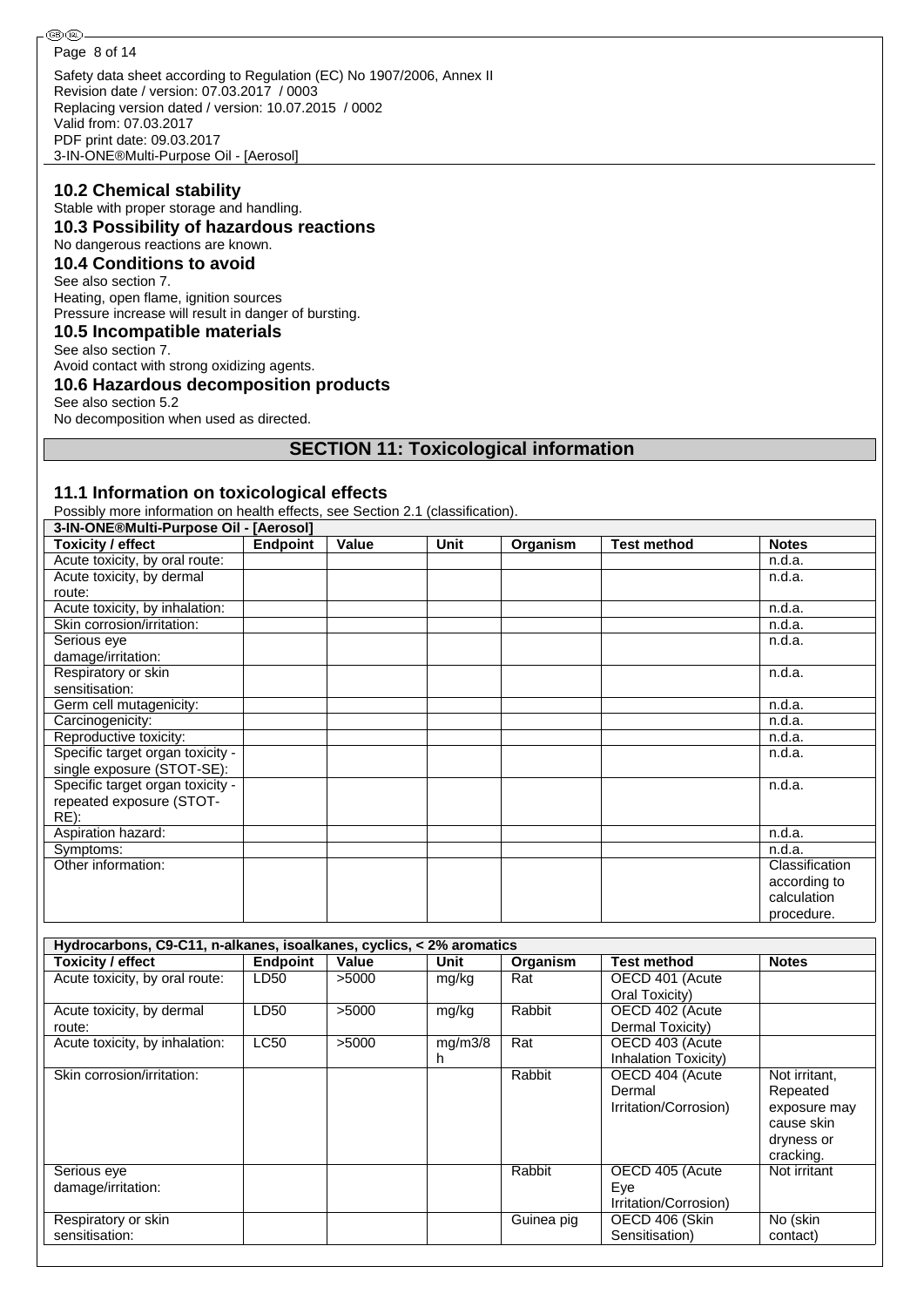| -@00                                                                  |
|-----------------------------------------------------------------------|
| Page 9 of 14                                                          |
| Safety data sheet according to Regulation (EC) No 1907/2006, Annex II |
| Revision date / version: 07.03.2017 / 0003                            |
| Replacing version dated / version: 10.07.2015 / 0002                  |
| Valid from: 07.03.2017                                                |
| PDF print date: 09.03.2017                                            |
| 3-IN-ONE®Multi-Purpose Oil - [Aerosol]                                |

| Germ cell mutagenicity:          |  | OECD 471 (Bacterial     | Negative,        |
|----------------------------------|--|-------------------------|------------------|
|                                  |  | <b>Reverse Mutation</b> | Analogous        |
|                                  |  | Test)                   | conclusion       |
| Carcinogenicity:                 |  | <b>OECD 453</b>         | Negative,        |
|                                  |  | (Combined Chronic       | Analogous        |
|                                  |  | Toxicity/Carcinogenicit | conclusion       |
|                                  |  | y Studies)              |                  |
| Reproductive toxicity:           |  | OECD 414 (Prenatal      | Negative,        |
|                                  |  | Developmental           | Analogous        |
|                                  |  | <b>Toxicity Study)</b>  | conclusion       |
| Specific target organ toxicity - |  |                         | May cause        |
| single exposure (STOT-SE):       |  |                         | drowsiness or    |
|                                  |  |                         | dizziness.       |
| Aspiration hazard:               |  |                         | Yes              |
| Symptoms:                        |  |                         | unconsciousnes   |
|                                  |  |                         | s, headaches,    |
|                                  |  |                         | dizziness.       |
|                                  |  |                         | reddening of     |
|                                  |  |                         | the skin         |
| Symptoms:                        |  |                         | unconsciousnes   |
|                                  |  |                         | s, headaches,    |
|                                  |  |                         | dizziness,       |
|                                  |  |                         | discoloration of |
|                                  |  |                         | the skin,        |
|                                  |  |                         | vomiting,        |
|                                  |  |                         | diarrhoea        |
| Specific target organ toxicity - |  | OECD 408 (Repeated      | Not to be        |
| repeated exposure (STOT-         |  | Dose 90-Day Oral        | expected         |
| RE), oral:                       |  | Toxicity Study in       |                  |
|                                  |  | Rodents)                |                  |

| <b>Carbon dioxide</b>    |                 |       |             |          |                    |                                                                                                                                                                              |
|--------------------------|-----------------|-------|-------------|----------|--------------------|------------------------------------------------------------------------------------------------------------------------------------------------------------------------------|
| <b>Toxicity / effect</b> | <b>Endpoint</b> | Value | <b>Unit</b> | Organism | <b>Test method</b> | <b>Notes</b>                                                                                                                                                                 |
| Symptoms:                |                 |       |             |          |                    | unconsciousnes<br>s, blisters by<br>skin-contact,<br>vomiting,<br>frostbite,<br>annoyance,<br>palpitations,<br>itching,<br>headaches,<br>cramps, ear<br>noises,<br>dizziness |

# **SECTION 12: Ecological information**

| Possibly more information on environmental effects, see Section 2.1 (classification). |                 |             |       |      |          |                    |                   |
|---------------------------------------------------------------------------------------|-----------------|-------------|-------|------|----------|--------------------|-------------------|
| 3-IN-ONE®Multi-Purpose Oil - [Aerosol]                                                |                 |             |       |      |          |                    |                   |
| <b>Toxicity / effect</b>                                                              | <b>Endpoint</b> | <b>Time</b> | Value | Unit | Organism | <b>Test method</b> | <b>Notes</b>      |
| 12.1. Toxicity to fish:                                                               |                 |             |       |      |          |                    | n.d.a.            |
| 12.1. Toxicity to                                                                     |                 |             |       |      |          |                    | n.d.a.            |
| daphnia:                                                                              |                 |             |       |      |          |                    |                   |
| 12.1. Toxicity to algae:                                                              |                 |             |       |      |          |                    | n.d.a.            |
| 12.2. Persistence and                                                                 |                 |             |       |      |          |                    | Isolate as        |
| degradability:                                                                        |                 |             |       |      |          |                    | much as           |
|                                                                                       |                 |             |       |      |          |                    | possible with     |
|                                                                                       |                 |             |       |      |          |                    | an oil separator. |
| 12.3. Bioaccumulative                                                                 |                 |             |       |      |          |                    | Concentration     |
| potential:                                                                            |                 |             |       |      |          |                    | in organisms      |
|                                                                                       |                 |             |       |      |          |                    | possible.         |
| 12.4. Mobility in soil:                                                               |                 |             |       |      |          |                    | n.d.a.            |
| 12.5. Results of PBT                                                                  |                 |             |       |      |          |                    | n.d.a.            |
| and vPvB assessment                                                                   |                 |             |       |      |          |                    |                   |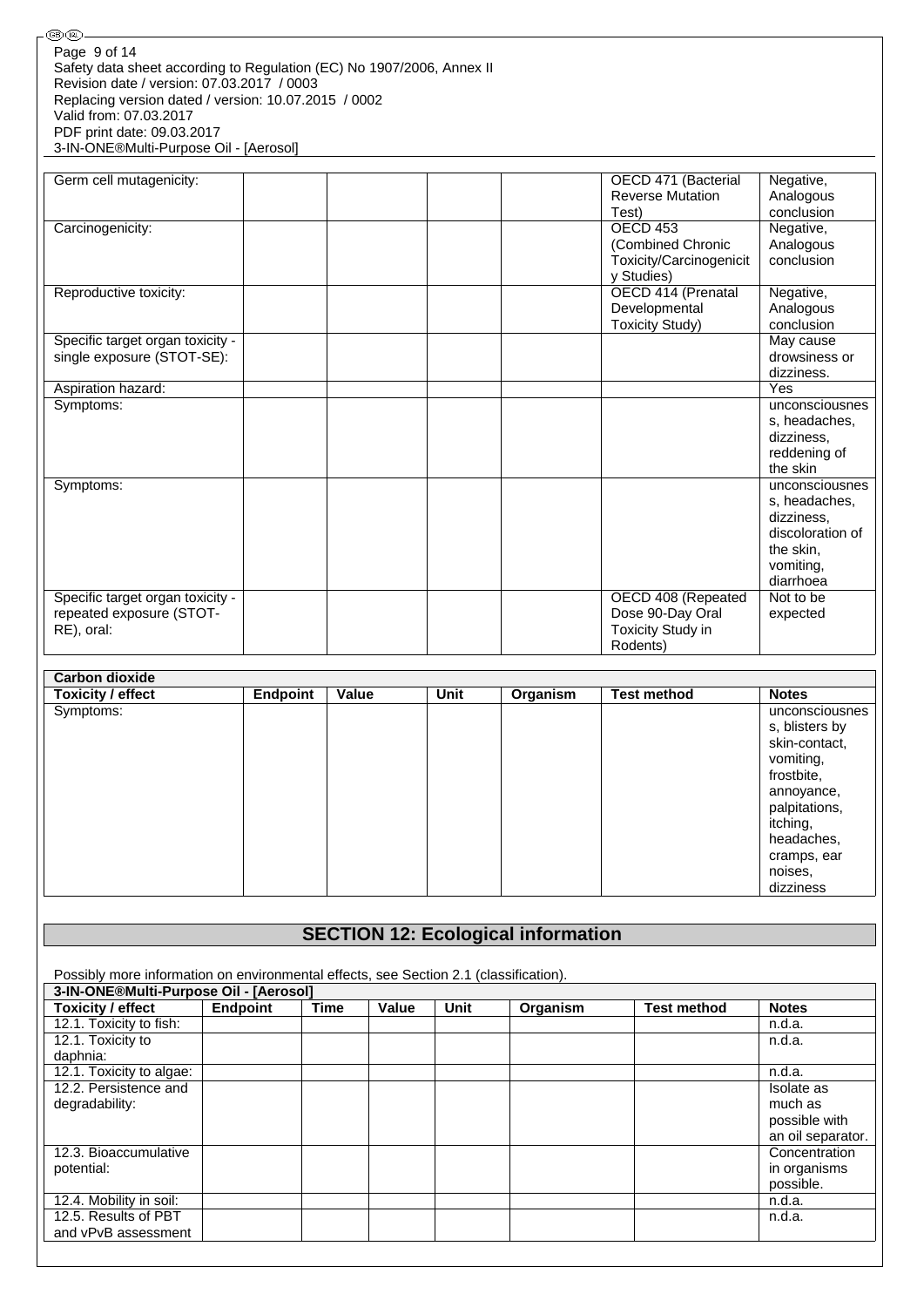| 12.6. Other adverse |  |  |  | n.d.a.                     |
|---------------------|--|--|--|----------------------------|
| effects:            |  |  |  |                            |
| Other information:  |  |  |  | According to               |
|                     |  |  |  | the recipe,<br>contains no |
|                     |  |  |  |                            |
|                     |  |  |  | AOX.                       |

| Hydrocarbons, C9-C11, n-alkanes, isoalkanes, cyclics, < 2% aromatics |                 |             |       |                          |                                     |                                                                                          |                                           |
|----------------------------------------------------------------------|-----------------|-------------|-------|--------------------------|-------------------------------------|------------------------------------------------------------------------------------------|-------------------------------------------|
| <b>Toxicity / effect</b>                                             | <b>Endpoint</b> | <b>Time</b> | Value | <b>Unit</b>              | <b>Organism</b>                     | <b>Test method</b>                                                                       | <b>Notes</b>                              |
| 12.1. Toxicity to fish:                                              | LC50            | 96h         | >1000 | mg/l                     | Oncorhynchus<br>mykiss              | <b>OECD 203</b><br>(Fish, Acute<br><b>Toxicity Test)</b>                                 |                                           |
| 12.1. Toxicity to fish:                                              | <b>NOELR</b>    | 28d         | 0,13  | mg/l                     | Oncorhynchus<br>mykiss              | QSAR                                                                                     |                                           |
| 12.1. Toxicity to<br>daphnia:                                        | EC50            | 48h         | >1000 | mg/l                     | Daphnia magna                       | <b>OECD 202</b><br>(Daphnia sp.<br>Acute<br>Immobilisation<br>Test)                      |                                           |
| 12.1. Toxicity to<br>daphnia:                                        | <b>NOELR</b>    | 21d         | 0,23  | mg/l                     | Daphnia magna                       | QSAR                                                                                     |                                           |
| 12.1. Toxicity to algae:                                             | <b>NOELR</b>    | 72h         | 100   | mg/l                     | Pseudokirchnerie<br>lla subcapitata | <b>OECD 201</b><br>(Alga, Growth<br>Inhibition Test)                                     |                                           |
| 12.1. Toxicity to algae:                                             | Erc50           | 72h         | >1000 | mg/l                     | Pseudokirchnerie<br>lla subcapitata | <b>OECD 201</b><br>(Alga, Growth<br><b>Inhibition Test)</b>                              |                                           |
| 12.1. Toxicity to algae:                                             | EbC50           | 72h         | >1000 | mg/l                     | Pseudokirchnerie<br>lla subcapitata | <b>OECD 201</b><br>(Alga, Growth<br>Inhibition Test)                                     |                                           |
| 12.1. Toxicity to algae:                                             | Erc50           | 72h         | >1000 | mg/l                     | Pseudokirchnerie<br>lla subcapitata | <b>OECD 201</b><br>(Alga, Growth<br><b>Inhibition Test)</b>                              |                                           |
| 12.1. Toxicity to algae:                                             | EbC50           | 72h         | >1000 | mg/l                     | Pseudokirchnerie<br>lla subcapitata | <b>OECD 201</b><br>(Alga, Growth<br><b>Inhibition Test)</b>                              |                                           |
| 12.1. Toxicity to algae:                                             | <b>NOELR</b>    | 72h         | 100   | mg/l                     | Raphidocelis<br>subcapitata         | <b>OECD 201</b><br>(Alga, Growth<br>Inhibition Test)                                     |                                           |
| 12.2. Persistence and<br>degradability:                              |                 | 28d         | 80    | $\overline{\frac{9}{6}}$ |                                     | <b>OECD 301 F</b><br>(Ready<br>Biodegradability -<br>Manometric<br>Respirometry<br>Test) | Readily<br>biodegradable                  |
| 12.5. Results of PBT<br>and vPvB assessment                          |                 |             |       |                          |                                     |                                                                                          | No PBT<br>substance. No<br>vPvB substance |

| <b>Carbon dioxide</b>   |             |             |       |      |                 |                    |              |
|-------------------------|-------------|-------------|-------|------|-----------------|--------------------|--------------|
| Toxicity / effect       | Endpoint    | <b>Time</b> | Value | Unit | Organism        | <b>Test method</b> | <b>Notes</b> |
| 12.1. Toxicity to fish: | <b>LC50</b> | 96h         | -35   | mq/l | Salmo gairdneri |                    |              |
| 12.6. Other adverse     |             |             |       |      |                 |                    | Greenhouse   |
| effects:                |             |             |       |      |                 |                    | effect       |
| Other information:      | ∟og Kow     |             | 0.83  |      |                 |                    |              |
| Global warming          |             |             |       |      |                 |                    |              |
| potential (GWP):        |             |             |       |      |                 |                    |              |

## **SECTION 13: Disposal considerations**

## **13.1 Waste treatment methods**

## **For the substance / mixture / residual amounts**

EC disposal code no.:

The waste codes are recommendations based on the scheduled use of this product. Owing to the user's specific conditions for use and disposal, other waste codes may be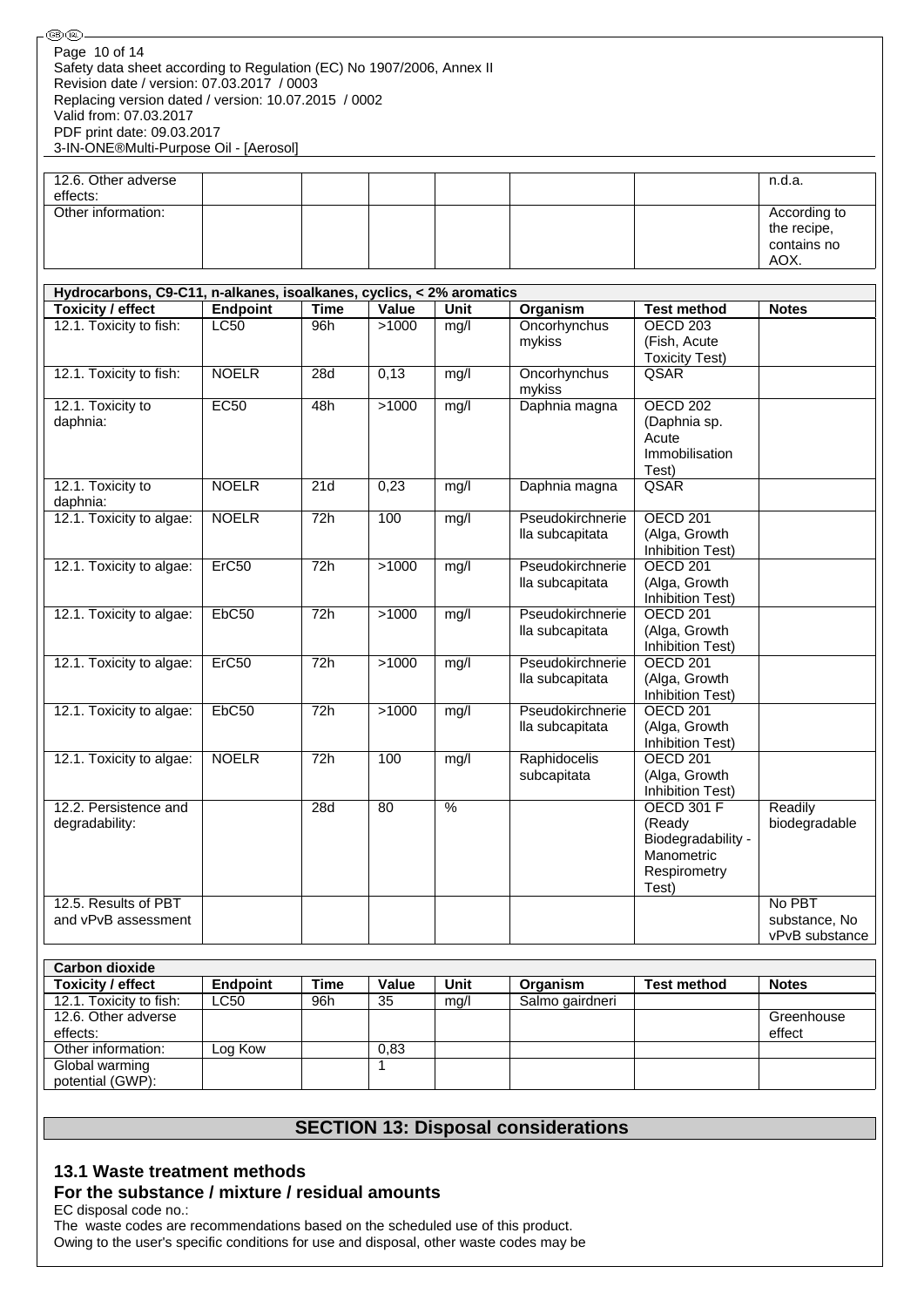| <b>®®</b>                                                                                                                                                            |                                                                                                     |  |  |  |
|----------------------------------------------------------------------------------------------------------------------------------------------------------------------|-----------------------------------------------------------------------------------------------------|--|--|--|
| Page 11 of 14<br>Safety data sheet according to Regulation (EC) No 1907/2006, Annex II                                                                               |                                                                                                     |  |  |  |
| Revision date / version: 07.03.2017 / 0003<br>Replacing version dated / version: 10.07.2015 / 0002                                                                   |                                                                                                     |  |  |  |
| Valid from: 07.03.2017                                                                                                                                               |                                                                                                     |  |  |  |
| PDF print date: 09.03.2017<br>3-IN-ONE®Multi-Purpose Oil - [Aerosol]                                                                                                 |                                                                                                     |  |  |  |
| allocated under certain circumstances. (2014/955/EU)                                                                                                                 |                                                                                                     |  |  |  |
| 13 02 05 mineral-based non-chlorinated engine, gear and lubricating oils<br>16 05 04 gases in pressure containers (including halons) containing hazardous substances |                                                                                                     |  |  |  |
| Recommendation:                                                                                                                                                      |                                                                                                     |  |  |  |
| Sewage disposal shall be discouraged.<br>Pay attention to local and national official regulations.                                                                   |                                                                                                     |  |  |  |
| E.g. suitable incineration plant.<br>E.g. dispose at suitable refuse site.                                                                                           |                                                                                                     |  |  |  |
| For contaminated packing material                                                                                                                                    |                                                                                                     |  |  |  |
| Pay attention to local and national official regulations.<br>15 01 04 metallic packaging                                                                             |                                                                                                     |  |  |  |
| 15 01 10 packaging containing residues of or contaminated by hazardous substances<br>Do not perforate, cut up or weld uncleaned container.                           |                                                                                                     |  |  |  |
|                                                                                                                                                                      | <b>SECTION 14: Transport information</b>                                                            |  |  |  |
|                                                                                                                                                                      |                                                                                                     |  |  |  |
| <b>General statements</b><br>14.1. UN number:                                                                                                                        | 1950                                                                                                |  |  |  |
| Transport by road/by rail (ADR/RID)                                                                                                                                  |                                                                                                     |  |  |  |
| 14.2. UN proper shipping name:<br>UN 1950 AEROSOLS                                                                                                                   |                                                                                                     |  |  |  |
| 14.3. Transport hazard class(es):                                                                                                                                    | 2.1                                                                                                 |  |  |  |
| 14.4. Packing group:<br>Classification code:                                                                                                                         | 5F                                                                                                  |  |  |  |
| LQ:<br>14.5. Environmental hazards:                                                                                                                                  | 1 <sub>L</sub><br>Not applicable                                                                    |  |  |  |
| Tunnel restriction code:                                                                                                                                             | D                                                                                                   |  |  |  |
| Transport by sea (IMDG-code)<br>14.2. UN proper shipping name:                                                                                                       |                                                                                                     |  |  |  |
| <b>AEROSOLS</b><br>14.3. Transport hazard class(es):                                                                                                                 | 2.1                                                                                                 |  |  |  |
| 14.4. Packing group:                                                                                                                                                 |                                                                                                     |  |  |  |
| EmS:<br>Marine Pollutant:                                                                                                                                            | $F-D$ , $S-U$<br>n.a                                                                                |  |  |  |
| 14.5. Environmental hazards:                                                                                                                                         | Not applicable                                                                                      |  |  |  |
| <b>Transport by air (IATA)</b><br>14.2. UN proper shipping name:                                                                                                     |                                                                                                     |  |  |  |
| Aerosols, flammable<br>14.3. Transport hazard class(es):                                                                                                             | 2.1                                                                                                 |  |  |  |
| 14.4. Packing group:                                                                                                                                                 |                                                                                                     |  |  |  |
| 14.5. Environmental hazards:<br>14.6. Special precautions for user                                                                                                   | Not applicable                                                                                      |  |  |  |
| Persons employed in transporting dangerous goods must be trained.<br>All persons involved in transporting must observe safety regulations.                           |                                                                                                     |  |  |  |
| Precautions must be taken to prevent damage.                                                                                                                         |                                                                                                     |  |  |  |
| 14.7. Transport in bulk according to Annex II of MARPOL and the IBC Code<br>Freighted as packaged goods rather than in bulk, therefore not applicable.               |                                                                                                     |  |  |  |
| Minimum amount regulations have not been taken into account.<br>Danger code and packing code on request.                                                             |                                                                                                     |  |  |  |
| Comply with special provisions.                                                                                                                                      |                                                                                                     |  |  |  |
| <b>SECTION 15: Regulatory information</b>                                                                                                                            |                                                                                                     |  |  |  |
|                                                                                                                                                                      |                                                                                                     |  |  |  |
| Observe restrictions:<br>Comply with trade association/occupational health regulations.                                                                              | 15.1 Safety, health and environmental regulations/legislation specific for the substance or mixture |  |  |  |
| Directive 2010/75/EU (VOC):                                                                                                                                          | ~59%                                                                                                |  |  |  |
| Observe youth employment law (German regulation).                                                                                                                    |                                                                                                     |  |  |  |

### **15.2 Chemical safety assessment**

A chemical safety assessment is not provided for mixtures.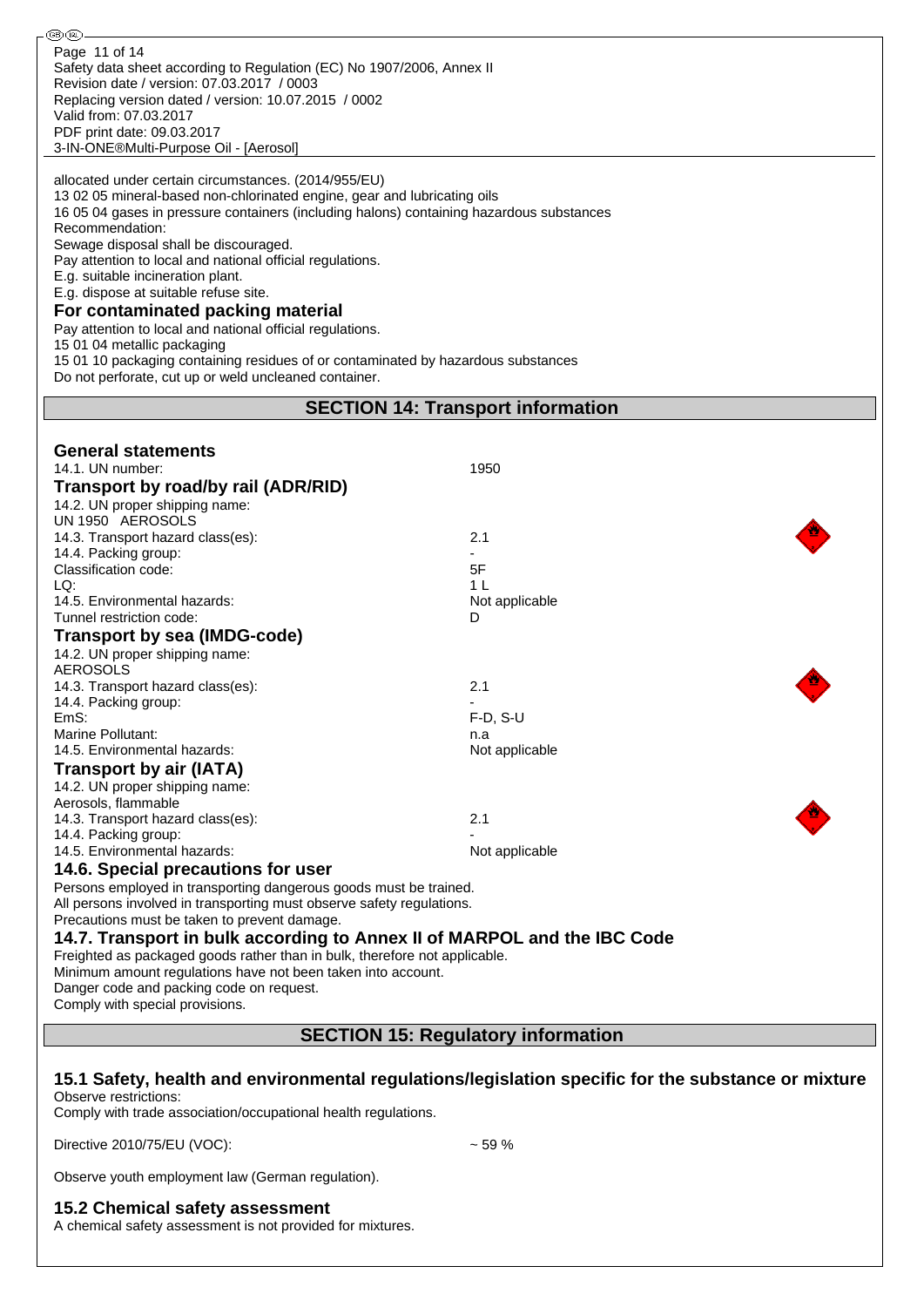Safety data sheet according to Regulation (EC) No 1907/2006, Annex II Revision date / version: 07.03.2017 / 0003 Replacing version dated / version: 10.07.2015 / 0002 Valid from: 07.03.2017 PDF print date: 09.03.2017 3-IN-ONE®Multi-Purpose Oil - [Aerosol]

## **SECTION 16: Other information**

EUF0014 Revised sections: 2,16

These details refer to the product as it is delivered. Employee instruction/training in handling hazardous materials is required. Employee training in handling dangerous goods is required.

## **Classification and processes used to derive the classification of the mixture in accordance with the ordinance (EG) 1272/2008 (CLP):**

| <b>Classification in accordance with regulation</b><br>(EC) No. 1272/2008 (CLP) | <b>Evaluation method used</b>                      |
|---------------------------------------------------------------------------------|----------------------------------------------------|
| STOT SE 3, H336                                                                 | Classification according to calculation procedure. |
| Aerosol 1, H222                                                                 | Classification based on test data.                 |
| Asp. Tox. 1, H304                                                               | Classification according to calculation procedure. |
| Aerosol 1, H229                                                                 | Classification based on test data.                 |
|                                                                                 |                                                    |

The following phrases represent the posted Hazard Class and Risk Category Code (GHS/CLP) of the product and the constituents (specified in Section 2 and 3).

H226 Flammable liquid and vapour.

--- --- H304 May be fatal if swallowed and enters airways. H336 May cause drowsiness or dizziness.

STOT SE — Specific target organ toxicity - single exposure - narcotic effects Aerosol — Aerosols Asp. Tox. — Aspiration hazard Flam. Liq. — Flammable liquid

## **Any abbreviations and acronyms used in this document:**

AC Article Categories acc., acc. to according, according to ACGIHAmerican Conference of Governmental Industrial Hygienists ADR Accord européen relatif au transport international des marchandises Dangereuses par Route (= European Agreement concerning the International Carriage of Dangerous Goods by Road) AOEL Acceptable Operator Exposure Level AOX Adsorbable organic halogen compounds approx. approximately Art., Art. no. Article number ATE Acute Toxicity Estimate according to Regulation (EC) 1272/2008 (CLP) BAM Bundesanstalt für Materialforschung und -prüfung (Federal Institute for Materials Research and Testing, Germany) BAuA Bundesanstalt für Arbeitsschutz und Arbeitsmedizin (= Federal Institute for Occupational Health and Safety, Germany) BCF Bioconcentration factor BGV Berufsgenossenschaftliche Vorschrift (= Accident Prevention Regulation) BHT Butylhydroxytoluol (= 2,6-Di-t-butyl-4-methyl-phenol) BMGV Biological monitoring guidance value (EH40, UK) BOD Biochemical oxygen demand BSEF Bromine Science and Environmental Forum bw body weight CAS Chemical Abstracts Service CEC Coordinating European Council for the Development of Performance Tests for Fuels, Lubricants and Other Fluids CESIO Comité Européen des Agents de Surface et de leurs Intermédiaires Organiques CIPAC Collaborative International Pesticides Analytical Council CLP Classification, Labelling and Packaging (REGULATION (EC) No 1272/2008 on classification, labelling and packaging of substances and mixtures) CMR carcinogenic, mutagenic, reproductive toxic COD Chemical oxygen demand CTFA Cosmetic, Toiletry, and Fragrance Association DMEL Derived Minimum Effect Level DNEL Derived No Effect Level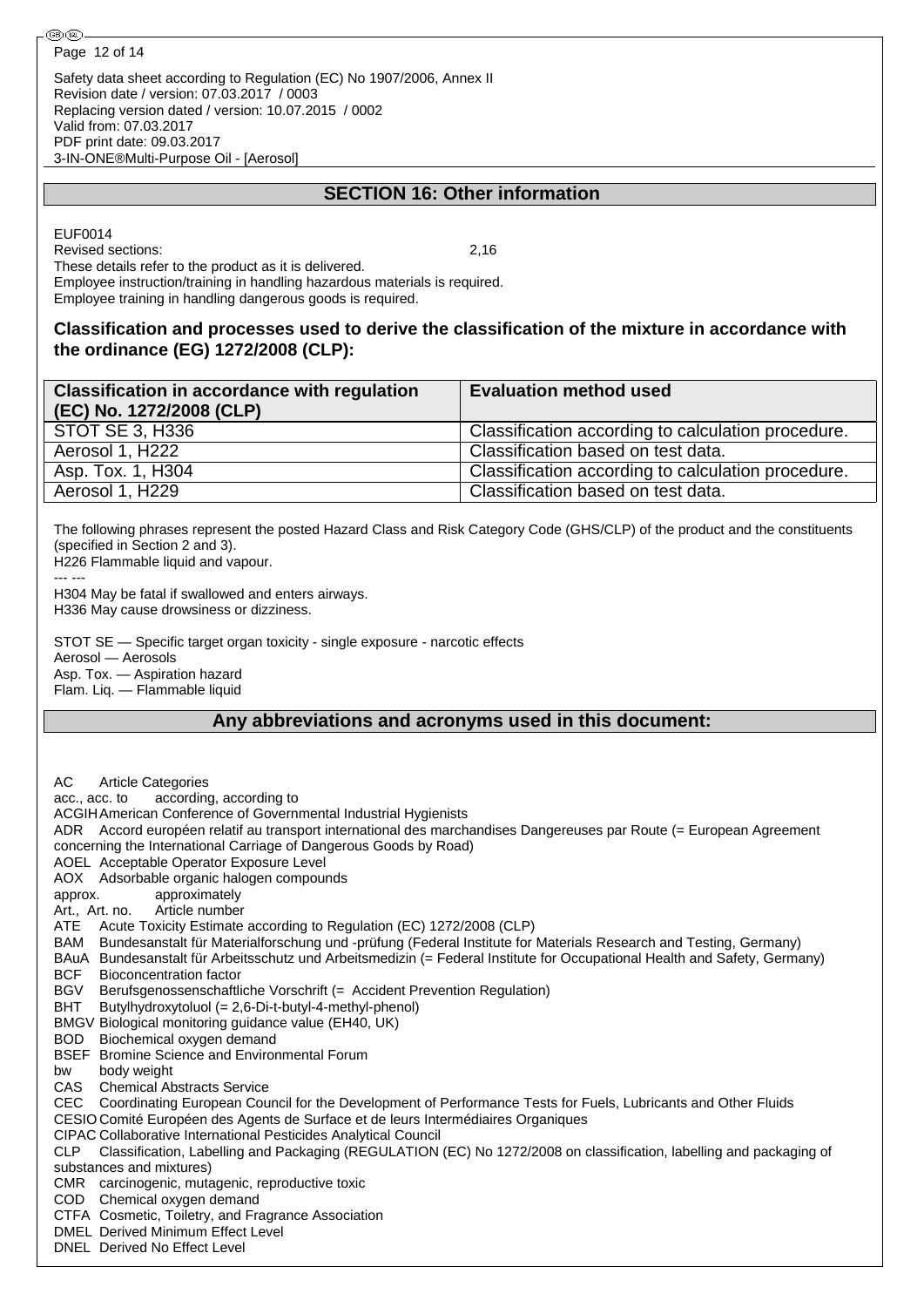௵௵ Page 13 of 14Safety data sheet according to Regulation (EC) No 1907/2006, Annex II Revision date / version: 07.03.2017 / 0003 Replacing version dated / version: 10.07.2015 / 0002 Valid from: 07.03.2017 PDF print date: 09.03.2017 3-IN-ONE®Multi-Purpose Oil - [Aerosol] DOC Dissolved organic carbon DT50 Dwell Time - 50% reduction of start concentration DVS Deutscher Verband für Schweißen und verwandte Verfahren e.V. (= German Association for Welding and Allied Processes) dw dry weight<br>e.g. for exampl for example (abbreviation of Latin 'exempli gratia'), for instance EC European Community ECHA European Chemicals Agency EEA European Economic Area EEC European Economic Community EINECS European Inventory of Existing Commercial Chemical Substances ELINCS European List of Notified Chemical Substances EN European Norms EPA United States Environmental Protection Agency (United States of America) ERC Environmental Release Categories ES Exposure scenario etc. et cetera EU European Union EWC European Waste Catalogue Fax. Fax number gen. general GHS Globally Harmonized System of Classification and Labelling of Chemicals GWP Global warming potential HET-CAM Hen's Egg Test - Chorionallantoic Membrane HGWP Halocarbon Global Warming Potential IARC International Agency for Research on Cancer IATA International Air Transport Association IBC Intermediate Bulk Container<br>IBC (Code) International Bulk C International Bulk Chemical (Code) IC Inhibitory concentration IMDG-code International Maritime Code for Dangerous Goods incl. including, inclusive IUCLIDInternational Uniform ChemicaL Information Database LC lethal concentration LC50 lethal concentration 50 percent kill LCLo lowest published lethal concentration LD Lethal Dose of a chemical LD50 Lethal Dose, 50% kill LDLo Lethal Dose Low LOAELLowest Observed Adverse Effect Level LOEC Lowest Observed Effect Concentration LOEL Lowest Observed Effect Level LQ Limited Quantities MARPOL International Convention for the Prevention of Marine Pollution from Ships n.a. not applicable n.av. not available n.c. not checked n.d.a. no data available NIOSHNational Institute of Occupational Safety and Health (United States of America) NOAEC No Observed Adverse Effective Concentration NOAEL No Observed Adverse Effect Level NOEC No Observed Effect Concentration NOEL No Observed Effect Level ODP Ozone Depletion Potential OECD Organisation for Economic Co-operation and Development org. organic PAH polycyclic aromatic hydrocarbon **PBT** persistent, bioaccumulative and toxic<br>PC Chemical product category Chemical product category PE Polyethylene PNEC Predicted No Effect Concentration POCP Photochemical ozone creation potential ppm parts per million PROC Process category PTFE Polytetrafluorethylene REACH Registration, Evaluation, Authorisation and Restriction of Chemicals (REGULATION (EC) No 1907/2006 concerning the Registration, Evaluation, Authorisation and Restriction of Chemicals)